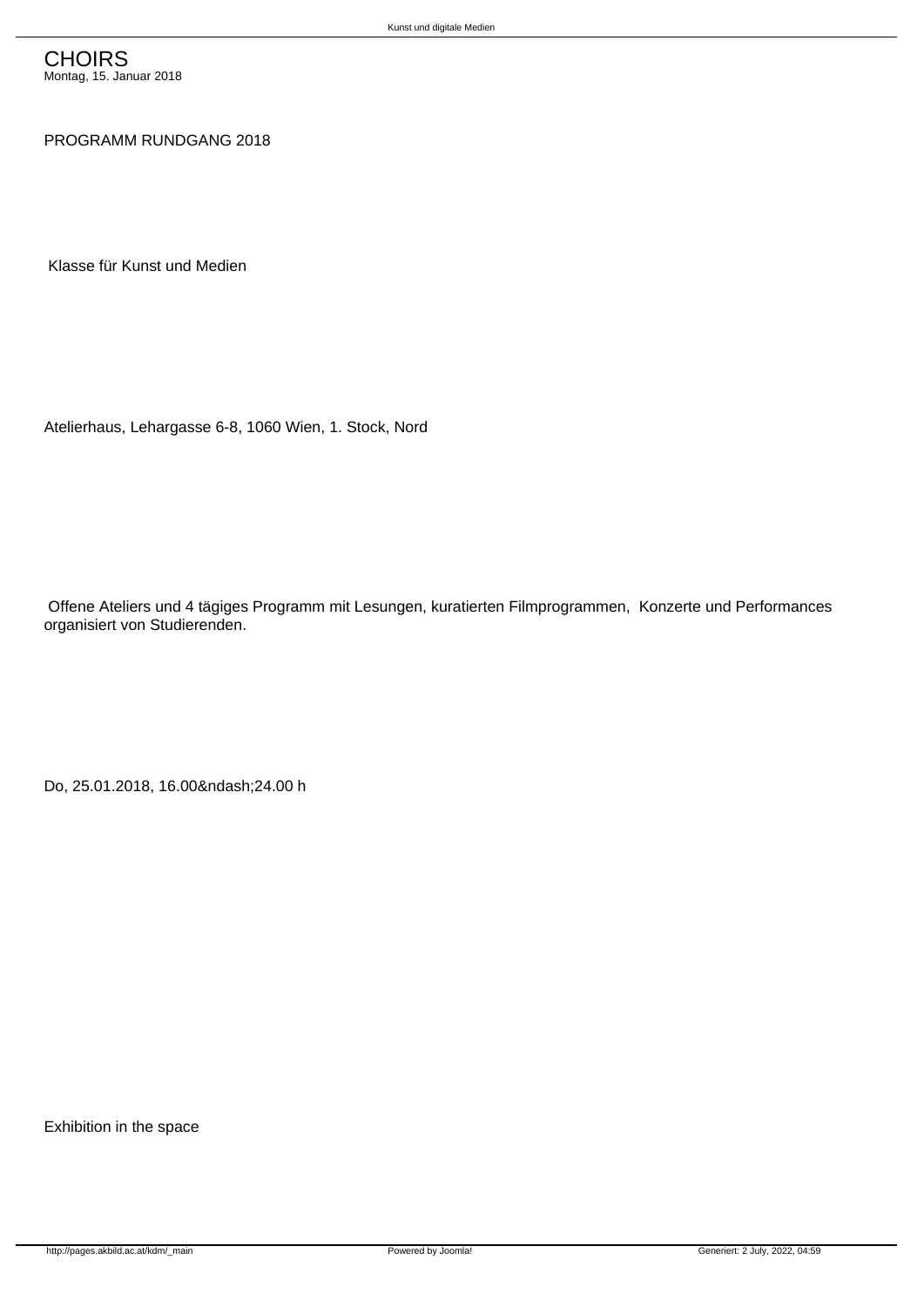16:00-17:00 Film Screening I

21:30 Concert Michael René Sell und Marie Schepansky

Fr, 26.01.2018, 10.00–22.00 h

Exhibition in the space

14:00 Film Screening II (duration t.b.a)

16:00-18:00 Reading Group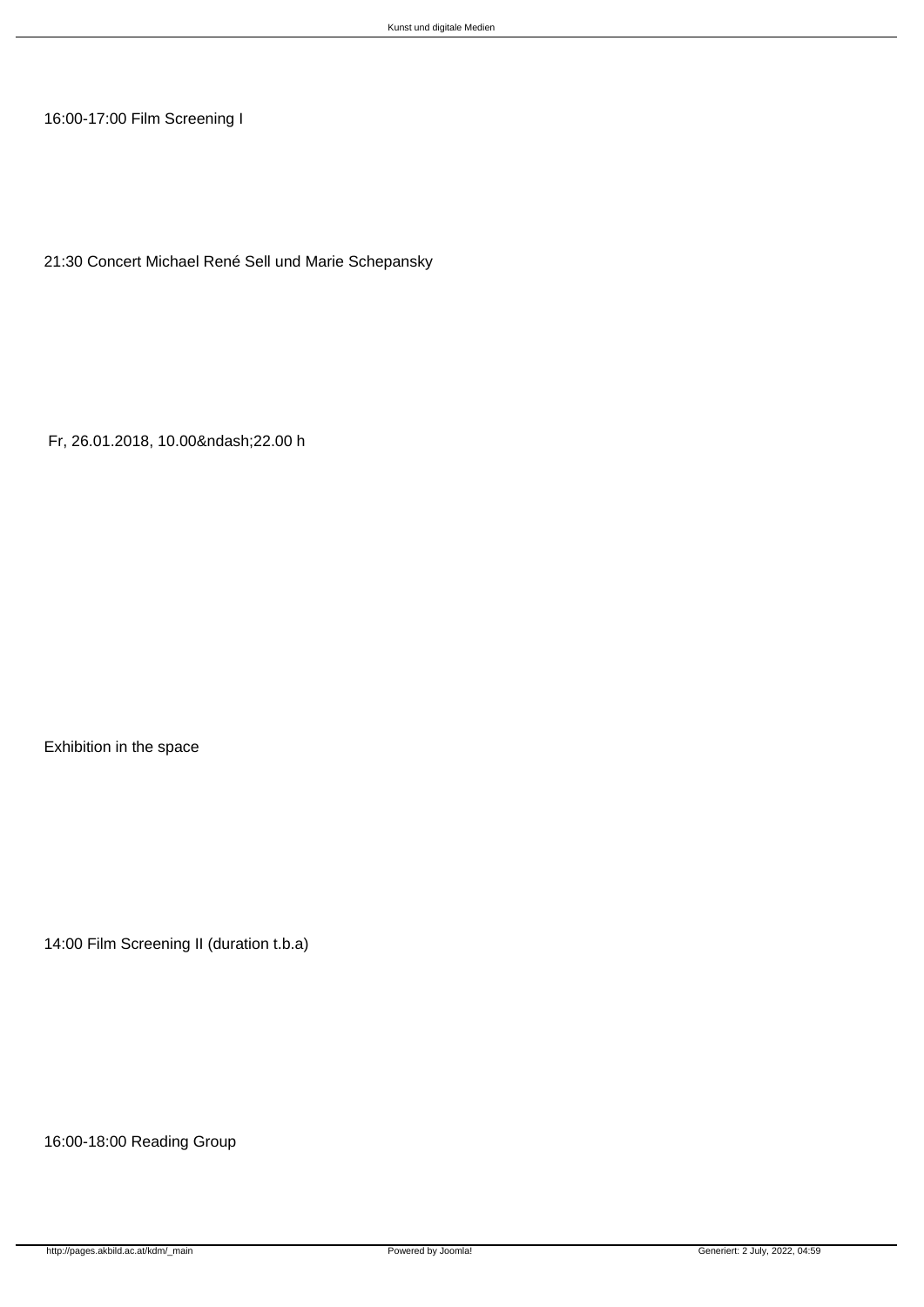18:30-19:30 Film Screening I

20:00-21:00 Performances Büsra Arli, Pille-Riin Jaik and Michael Gülzow

Sa, 27.01.2018, 12.00–22.00 h

Exhibition in the space

14:00-16:00 Reading Group

16:30 Film Screening II (duration t.b.a)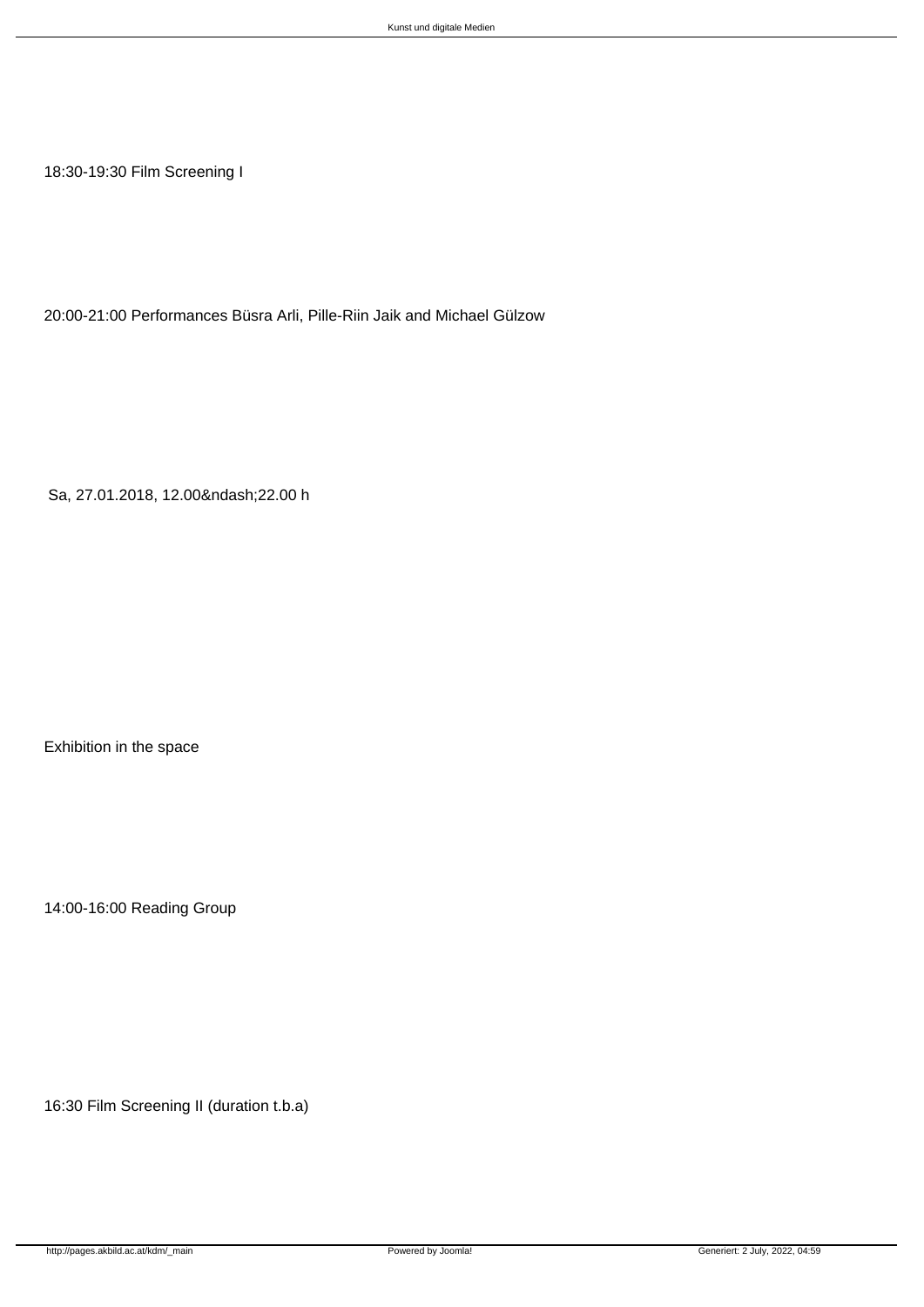19:00 Concert-performance Michael René Sell und Pia Wurzer

20:00-21:00 Film Screening I

So, 28.01.2018, 12.00–18.00 h

12:00-13:00 Film Screening I

14:00-16:00 Reading Group

16:30 Film Screening II (duration t.b.a)